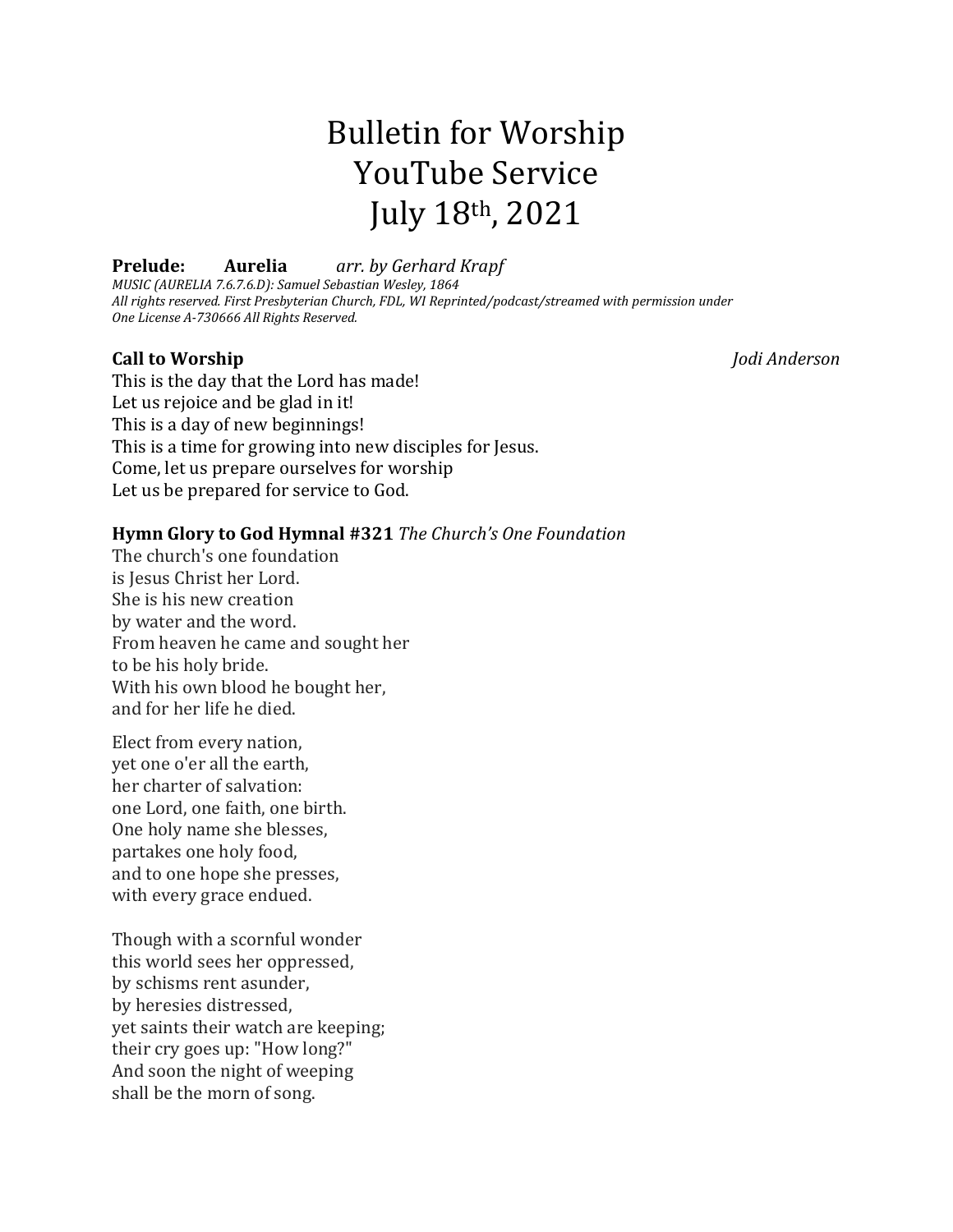Mid toil and tribulation, and tumult of her war, she waits the consummation of peace forevermore: till with the vision glorious her longing eyes are blest, and the great church victorious shall be the church at rest.

Yet she on earth has union with God, the Three in One, and mystic sweet communion with those whose rest is won: Oh blessed heav'nly chorus! Lord, save us by your grace that we, like saints before us,

may see you face to face. *TEXT: Samuel John Stone, 1866, alt. MUSIC (AURELIA 7.6.7.6.D): Samuel Sebastian Wesley, 1864 sung by Ecumenical choir from Hymn Festival 2017 Commemorating the 500th Anniversary of the Reformation*

#### **Prayer of Adoration**

#### **Prayer of Confession**

**Almighty and Gracious God, In the midst of our "summer" lives we are focused on so many things. We are frantic to enjoy our "liberation" and return to activities. But in the midst of all this change, we have too often pushed our worship of You aside. We have focused so much on our needs for physical change and peace that we have neglected our spiritual hungers and thirst. Forgive us when we are tempted to stray from our worship of You and focus entirely on ourselves and our own needs. As we celebrate this day, help us to remember all the wondrous things You continue to do for us. Let us look at the world as a place of delight. And when we encounter situations in which sorrow and hurt abound, help us to be ready to bring hope and peace. Be with us in these warm days of summer, preparing us for ministry and mission, in Your holy name. Amen.**

*Take a few moments for your own silent confession*

#### **Assurance of Hope and Forgiveness**

God is merciful and pours God's love on us abundantly. In Jesus Christ, we are forgiven! Hallelujah! Give thanks to God who has shared with us this gift of hope and renewal. Amen.

**The Presbyterian Hymnal #579**"Gloria Patri"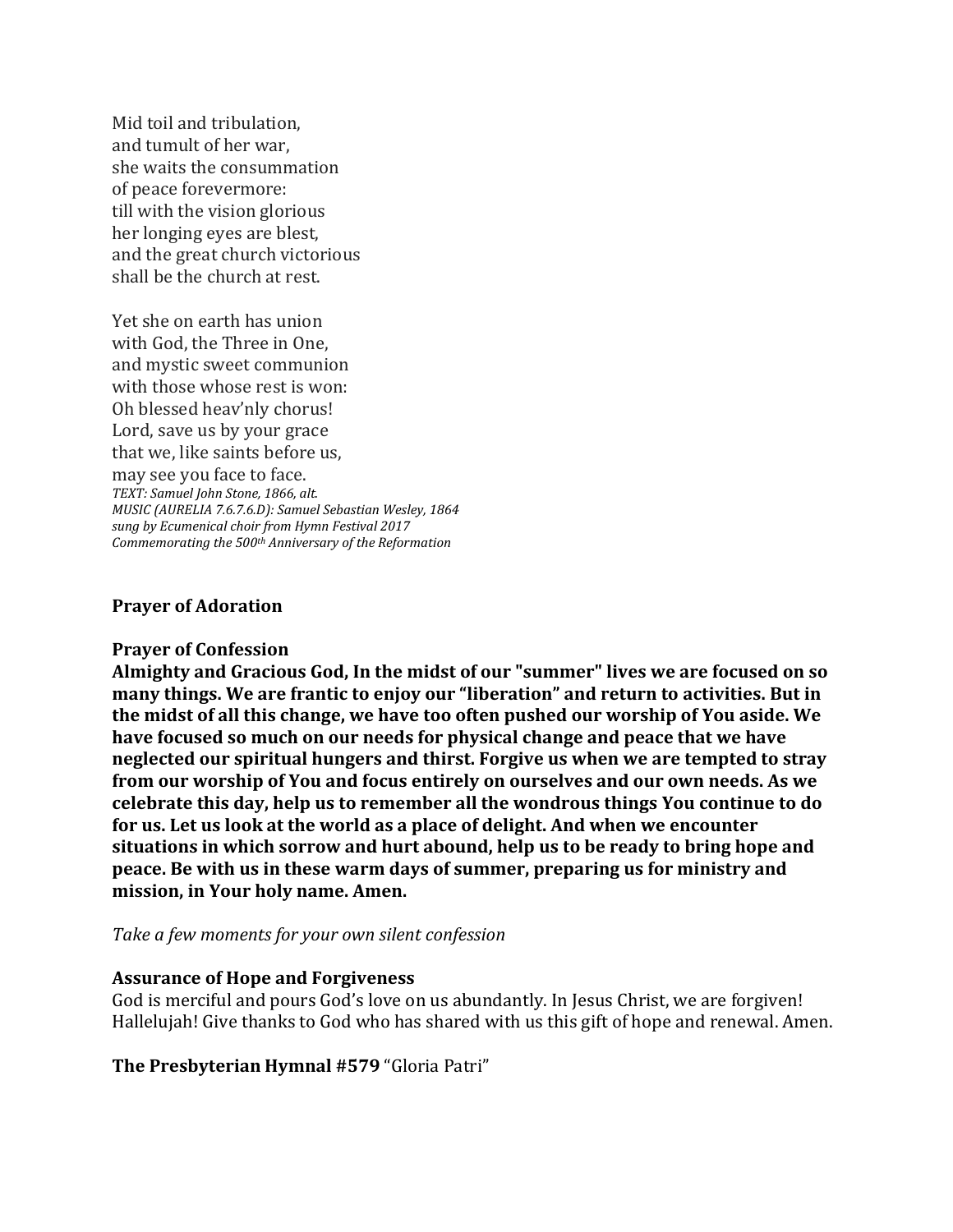Glory be to the Father, and to the Son, and to the Holy Ghost; As it was in the beginning, is now, and ever shall be,   world without end. Amen.   *Public Domain Glory Be to the Father TEXT: Trad. liturgical text. Composer: Henry W. Greatorex (1851)*  

# **Scripture Readings:** Ephesians 2:11-22

<sup>11</sup> So then, remember that at one time you Gentiles by birth, called 'the uncircumcision' by those who are called 'the circumcision'—a physical circumcision made in the flesh by human hands— <sup>12</sup>remember that you were at that time without Christ, being aliens from the commonwealth of Israel, and strangers to the covenants of promise, having no hope and without God in the world. <sup>13</sup>But now in Christ Jesus you who once were far off have been brought near by the blood of Christ. <sup>14</sup>For he is our peace; in his flesh he has made both groups into one and has broken down the dividing wall, that is, the hostility between us. <sup>15</sup>He has abolished the law with its commandments and ordinances, so that he might create in himself one new humanity in place of the two, thus making peace, <sup>16</sup>and might reconcile both groups to God in one body through the cross, thus putting to death that hostility through it. <sup>17</sup>So he came and proclaimed peace to you who were far off and peace to those who were near; <sup>18</sup>for through him both of us have access in one Spirit to the Father. <sup>19</sup>So then you are no longer strangers and aliens, but you are citizens with the saints and also members of the household of God, <sup>20</sup>built upon the foundation of the apostles and prophets, with Christ Jesus himself as the cornerstone. <sup>21</sup>In him the whole structure is joined together and grows into a holy temple in the Lord; <sup>22</sup>in whom you also are built together spiritually into a dwelling-place for God.

# Mark 6:30-34, 53-56

<sup>30</sup> The apostles gathered around Jesus, and told him all that they had done and taught. <sup>31</sup>He said to them, 'Come away to a deserted place all by yourselves and rest a while.' For many were coming and going, and they had no leisure even to eat. <sup>32</sup>And they went away in the boat to a deserted place by themselves. <sup>33</sup>Now many saw them going and recognized them, and they hurried there on foot from all the towns and arrived ahead of them. <sup>34</sup>As he went ashore, he saw a great crowd; and he had compassion for them, because they were like sheep without a shepherd; and he began to teach them many things.

<sup>53</sup> When they had crossed over, they came to land at Gennesaret and moored the boat. <sup>54</sup>When they got out of the boat, people at once recognized him, <sup>55</sup>and rushed about that whole region and began to bring the sick on mats to wherever they heard he was. <sup>56</sup>And wherever he went, into villages or cities or farms, they laid the sick in the market-places, and begged him that they might touch even the fringe of his cloak; and all who touched it were healed.

**Message:** "The Language of God" **Prayer**

**Pastoral Prayer and The Lord's Prayer The Lord's Prayer**